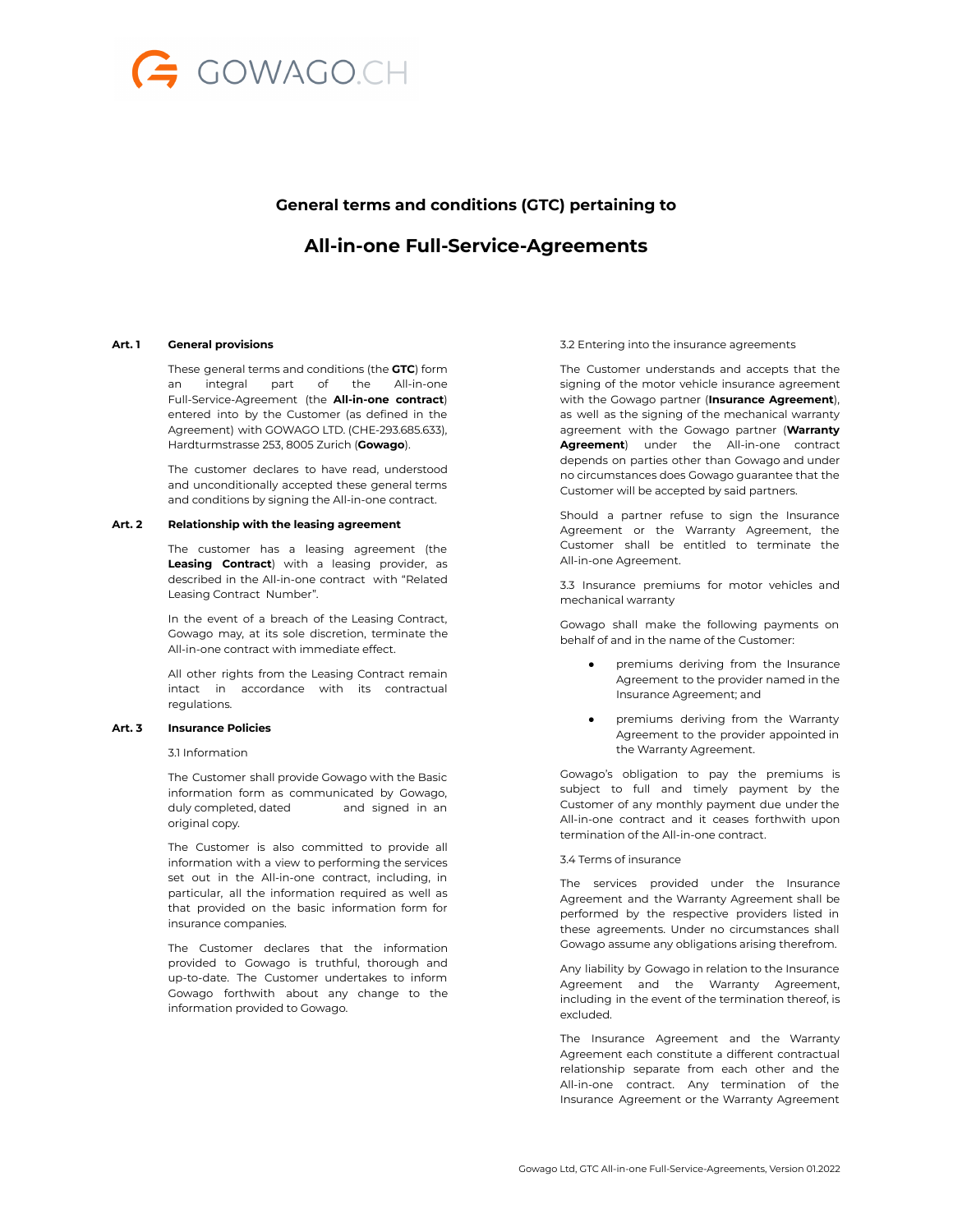

shall be done in accordance with the terms and conditions set out in these respective agreements.

In the event of the termination of the Insurance Agreement or the Warranty Agreement, Gowago reserves the right to terminate the All-in-one contract with immediate effect, or to maintain the All-in-one contract, modifying the monthly payment amounts.

#### **Art. 4 Service and maintenance**

By entering into the All-in-one contract, the Customer declares to have read, understood and unconditionally agreed to the general terms applicable to the maintenance and tyres services as communicated to the Customer (the **GTC - Maintenance and Tyres**).

The GTC - Maintenance and Tyres remain valid for the duration of the All-in-one contract, changes according to the GTC - Maintenance and Tyres are reserved.

#### **Art. 5 Vehicle taxes and charges**

Gowago shall make payment of the Swiss motor vehicle and road taxes relating to the lease-holding of the vehicle specified in the All-in-one contract (with the exception of federal, cantonal and property taxes) under the following conditions:

- the Customer has timely paid any monthly payment due under the All-in-one contract and in full;
- the Customer has provided Gowago forthwith and in full with a copy of any communication from the authorities related to the taxes to be settled;
- the Customer sent Gowago any payment slip (or similar document) related to the taxes to be settled forthwith.

Gowago is not liable for any interest or late fees owed with regard to the payment of the taxes, unless there is gross negligence or misconduct.

#### **Art. 6 Swiss motorway tax sticker**

Gowago shall provide the Customer with a Swiss motorway tax sticker at the following times:

- before 31 January of each year during active All-in-one contract;
- upon entering into the agreement, if and insofar as the Customer still does not have any sticker for the vehicle referred to in the All-in-One Agreement for the year in progress.

Under no circumstances shall Gowago reimburse any Swiss motorway tax sticker already acquired and it shall not make any payment in kind on behalf of the Customer.

# **Art. 7 Settlement of the monthly payments and adaptation of the agreement**

The Customer undertakes to make the monthly payments (monthly rate) as stated in the All-in-one contract.

The first monthly payment is due 14 days after signing the All-in-one contract, but no later than the date of service activation (the start date; specified in the "Handover Protocol"). Subsequent monthly instalments are payable monthly in advance.

Any delay in payment shall result in a formal notice without notification. Each reminder may be accompanied by a late fee of CHF 30.00 and default interest of 5%.

In the event of any delay in settlement of two consecutive monthly payments, any recovery measures may be taken forthwith without any prior notice. In case of late payment, the processing fees set out in www.fairpay.ch will apply.

Monthly payments are determined in line with the Customer profile upon signing the All-in-one contract. In the event of any change in circumstances (such as moving to another canton), the monthly payments may be revised and modified.

For each change of contract due to a change of circumstances by the customer, Gowago will charge the customer an administrative fee of CHF 100.

Gowago reserves the right to revise the monthly payment amounts at any time. Any revision shall be communicated to the Customer one month in advance.

In the event of an increase in the monthly payments by more than 10%, the Customer may refuse the change and terminate the All-in-one Agreement from the end of a month, providing one month's prior notice. The preceding amount of the monthly payments remains due until the termination of the All-in-one Agreement.

Gowago reserves the right to revise their contracts with their partner companies at any time. In case of a change in the subcontracts, the Customer has to accept them as long as there is no significant disadvantage to the Customer.

## **Art. 8 Entry into effect, end and termination of the contract**

#### 8.1 Entry into effect

The All-in-one contract shall take effect on the start date indicated and shall expire on the end date indicated.

#### 8.2 Termination by Gowago

Notwithstanding the foregoing, Gowago may at any time terminate the All-in-one Contract with immediate effect, in particular if:

> the Customer is in arrears in the payment of two consecutive monthly instalments;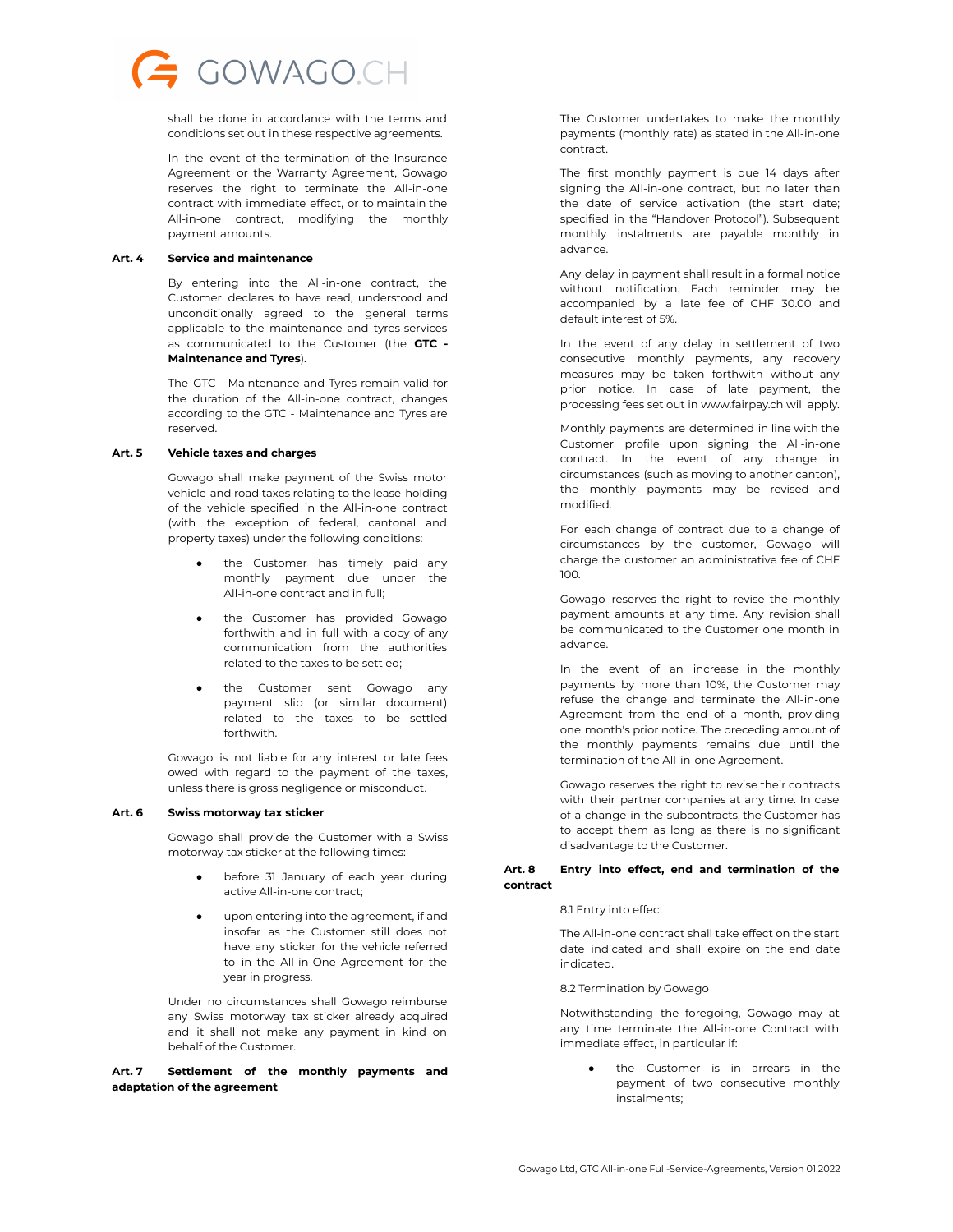

- the information transmitted by the Customer is not correct, exhaustive or up to date;
- the Customer fails to comply with any other obligation stipulated in the All-in-one Contract, these GTC's, the GTC - Maintenance and Tyres, the Leasing Contract, the Insurance Agreement, the Warranty Agreement, or any other contractual relationship binding the Customer to Gowago or to one of Gowago's partners;
- the customer terminates the insurance or guarantee agreement.

8.3 Early termination of the contract by the customer

An early termination of the All-in-one contract by the customer is only possible towards the end of a respective monthly period and must be made in writing. The All-in-one contract will end at the end of the month following the date of the letter, provided that this is received by Gowago before the 10th of the current month.

8.4 Costs of early termination of the contract

The compensation required due to early termination of the contract includes the costs of early termination of the contract as well as a fixed compensation commission, the amount of which depends on the date of termination.

For the evaluation of the maintenance and tyre costs of the vehicle, an adjustment to the effective parameters is made based on the current kilometre/mileage and duration. The calculation is retroactive from the start date to the effective end date. The resulting costs are to be paid including the fixed compensation commission in addition to the monthly installments already paid. Monthly instalments due but not yet paid will be invoiced additionally.

8.5 Compensation commission for early termination of contract

In the event of early termination of the contract by the customer, a fixed compensation commission will be charged in addition to the effective costs for the all-in-one services. The compensation commission varies according to the actual contract duration in relation to the original contract duration.

Compensation commission table:

| Compe<br>nsation<br>commis<br>sion in<br><b>CHF</b><br>excl.<br><b>VAT</b> | Early termination of contract after months |          |           |          |           |
|----------------------------------------------------------------------------|--------------------------------------------|----------|-----------|----------|-----------|
|                                                                            | 12                                         | 24       | 36        | 48       | 60        |
| <b>CHF</b><br>1.000                                                        | $1 - 4$                                    | $1 - 8$  | $1 - 12$  | $1 - 16$ | $1 - 20$  |
| <b>CHF</b><br>750                                                          | $5-8$                                      | $9 - 16$ | $13 - 24$ | 17-32    | $21 - 40$ |
| <b>CHF</b><br>450                                                          | $9 - 10$                                   | 17-22    | 25-34     | 33-46    | 41-58     |
| CHF <sub>0</sub>                                                           | $11 - 12$                                  | 22-24    | 34-36     | 46-48    | 59-60     |

The number of months of the full monthly periods at the time of termination of the contract according to point 8.3 counts.

8.6 Example of early termination of contract

Initial start date 01.01.2019

Initial end date: 31.12.2023

Duration: 60 months

Total kilometers: 100'000 Km

Monthly rate incl. VAT CHF 350.00

The customer terminates the All-in-one contract early as of 31.12.2021 and thus shortens the duration by 24 months.

Initial start date 01.01.2019

New end date: 31.12.2021

Duration: 36 months

Total kilometers: 60'000 Km

Monthly rate new incl. VAT CHF 420.00

For the services rendered during the effective contract period from 01.01.2019 to 31.12.2021 (36 months), the customer will be charged the difference between the originally calculated and the effective costs. In this example, the customer is charged an amount of CHF 2'520.00 incl. VAT for the All-in-one services and an additional CHF 750.00 excl. VAT compensation commission will be invoiced to the Customer.